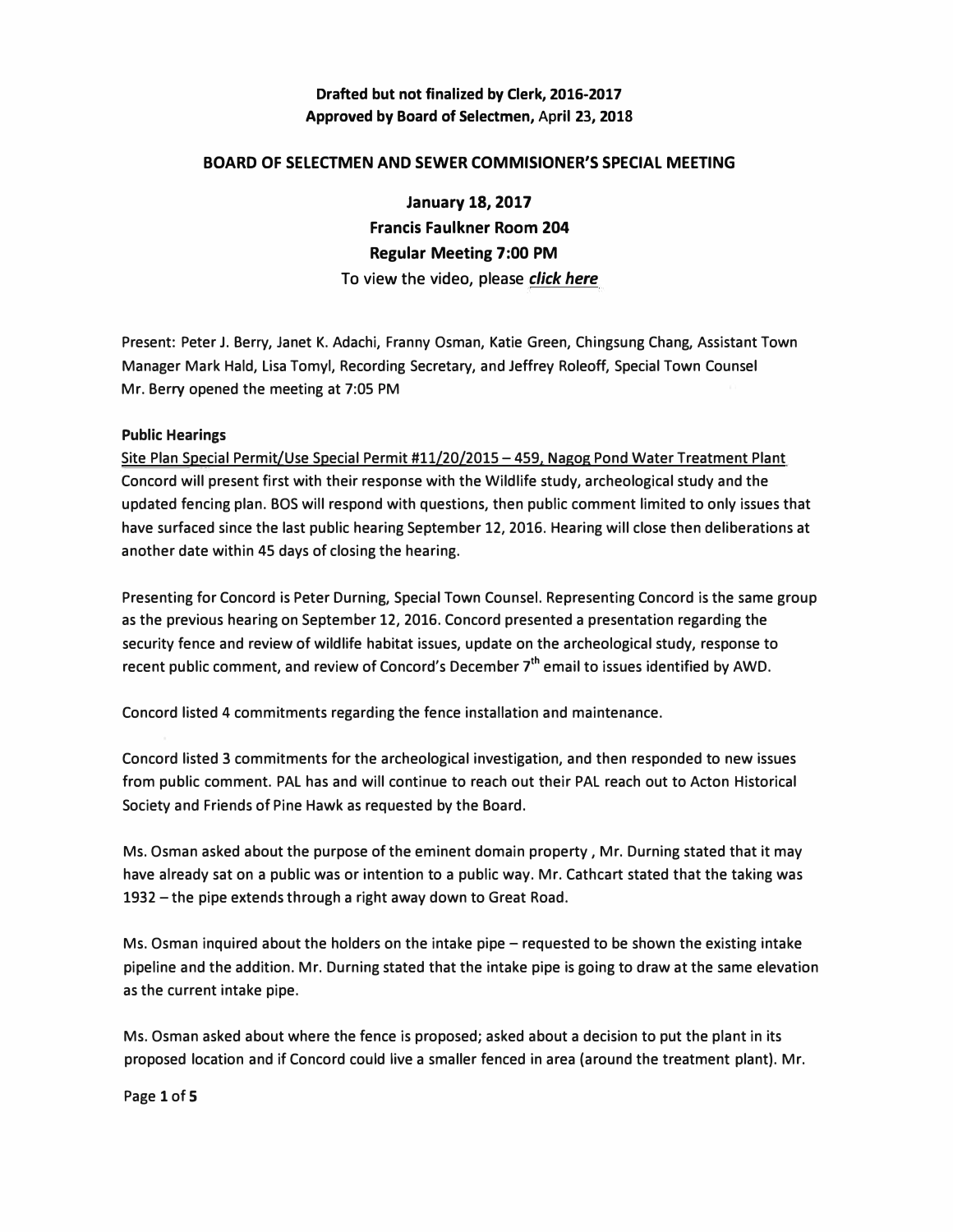Durning explained that the topic of the fence relocation positioning was walked through at the September 12 hearing.

Ms. Adachi inquired where is the easement of the property is now that you have shortened the fence. Ms. Adachi questioned the proposed delivery of service trucks and access roads — AWD has deliveries from 8:30 — 2PM and would Concord consider deliveries similar as AWD to avoid school (bus) times. Mr. Durning stated that deliveries would occur when the facility is staffed anytime from 7AM — 5PM. Limiting it from 8:30 — 2PM would be difficult and at times if there is an urgency there could be <sup>a</sup> delivery on off hours. Deliveries will be through Hazelnut and not through Skyline Drive. We (Concord Water District) anticipate deliveries from M-F.

Ms. Adachi stated that Hazelnut residents are concerned about the maintenance of the roads and would (Concord Water District) be contributing to some sort of maintenance fund. Other concerns that the address (of the Treatment Plant) has Skyline Drive as an access point on Mapquest and there is concern of that use on <sup>a</sup> private road. Mr. Durning stated that (Concord Water District) would be sure to communicate with the contractors about which route to use.

#### Mr. Chang — missed his comment

Concords position and the use of Nagog Pond — the Town of Concord use of the water rights — Concord is open to <sup>a</sup> discussion about water rights

Ms. Green — Are you looking for seeking <sup>a</sup> larger fencing area for <sup>a</sup> larger area in the future PD — there will be <sup>a</sup> continuing monitoring regarding what the future needs may be and the vulnerabilities and requirements from regulators may change but do not see any rapid modification in the immediate future.

Ms. Green — been references in PAL content and the AHS vs. AHC — PD it may have been in error. Ms. Green — asked for clarification of the 2 phases of studies does the final repor<sup>t</sup> to the Mass Historical Commission be accepted prior to construction or is it about having phase one completed to begin construction on the building then the phase 2 for the fencing — PD — was unaware when that portion is beginning or to be completed.

Mr. Berry — HDC vs. AHS — Friends from Pine Hawk did <sup>a</sup> historical archeological study by the AWD finding articles dating back 10,000 years. As of January 6<sup>th</sup> the AHS and Friends of Pine Hawk have yet to be reached out.

(Paul Environmental Partners Group) No idea who the man is stating he reached out to Bill Klauer and made <sup>a</sup> good faith effort and did not hear back from him.

Mr. Berry -Acton Historical Society is <sup>a</sup> private organization and it should be HDC and Friends of Pine Hawk should be contacted as well.

Mr. Berry — what are the procdures for protecting the Pond bed — what about if artifacts turn up during the pumping —how are you going to protect that. PD -Conditions from MEPA and ConsCom are very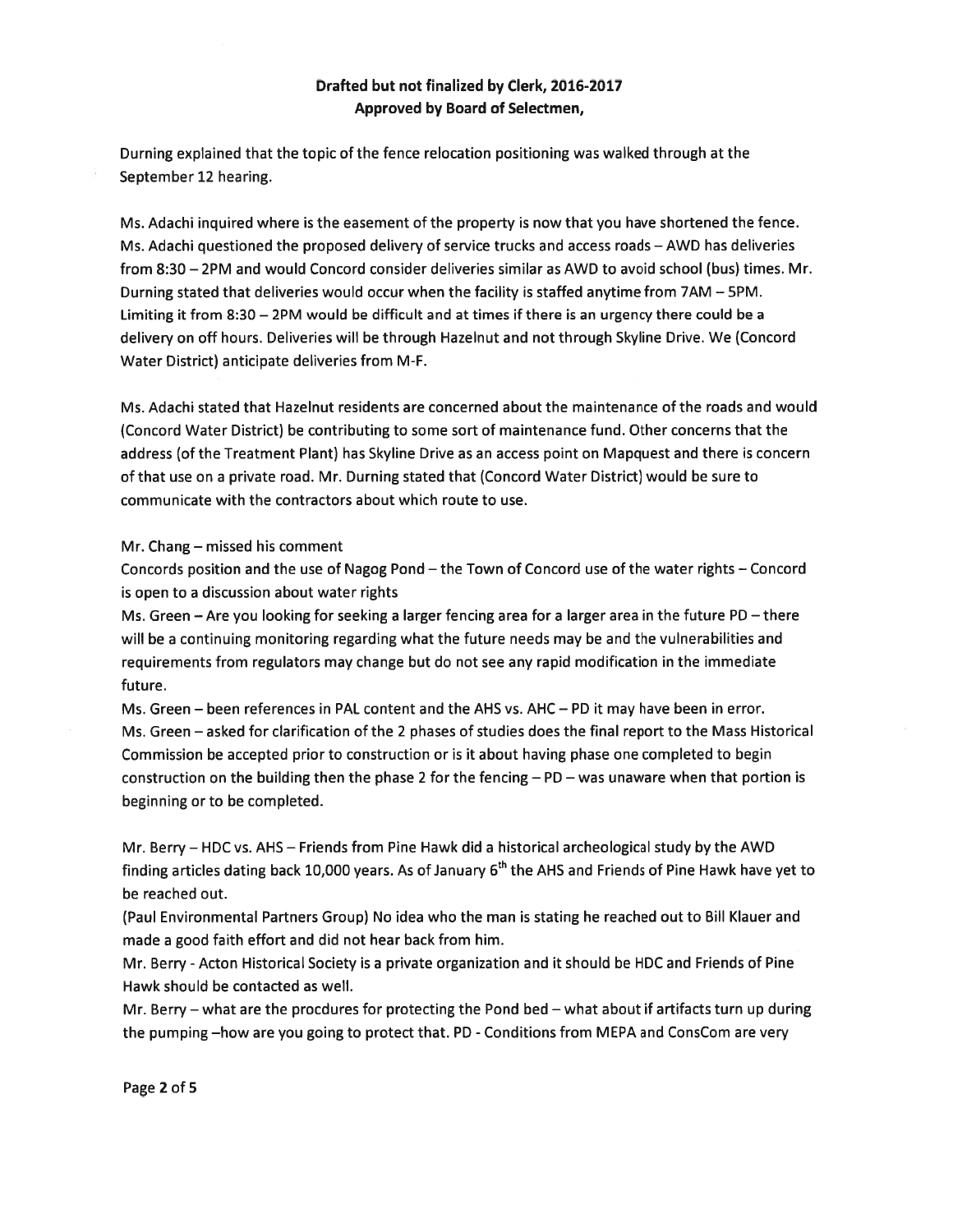specific. Concord would utilize <sup>a</sup> coffer dam and brace the pond the work is explicitly conditioned to be performed in September the procedure will be to pump the water from the cove side to the coffer dam. Mr. Berry — question about fencing and placement plans — questioned about reinforcement of the conditions — Mr. Cathcart — we have <sup>a</sup> commitment for protection of the water, facility is fully staffed and work very well with Acton Staff and would welcome any suggestions regarding enforcement. Mr. Berry — AWD conditions — when did concord stop hooking up new lines on Great Road in Acton — Mr. Cathcart – policy relates to the size of the service connection – in the 70's there was a understanding the Public Works Commission would limit the size of the control

Mr. Berry — plans about short term long term and emergency and the WR Grace plume —there has been some contact from Concord and AWD and if the well goes out because of the pollution. AC — AWD through Planning and regulatory review did due diligence regarding access water we would have conversations with Acton regarding providing service and that there could be services that benefit both communities. The greater the flexibility between the two towns the better the benefits for both.

Ms. Osman  $-$  what is the total volume at full capacity  $-$  Mr. Cathcart  $-$  800 million

Barry Elkin, Quail Ridge — something about the public entrance

James Engel, Breezy Point - reiterated regarding a letter that was submitted to the BOS regarding the fence placement. Read from <sup>a</sup> statement. PD — it is more complex than simply saying concord will agree to that access. If Concord is going to gran<sup>t</sup> an easement the path, but it is committed access to the trails leading up to the Nagog Hill Conversation Land

James Engel – thanked PD and Town of Concord, upset that the Town of Concord about not having the commitment in writing regarding the access path

Terra Friedrichs, Wright Hill – do they recognize that Acton and Littleton have rights to the water – PD – the 1884 addresses rights to Nagog Pond for Acton and Littleton

 $\underline{Bob}$  – if we could get update regarding the PAL and still have not received any update as of 11 AM. Deeply concerned about archeological sensitivity of the region.

Someone who spoke without a name and address – requested to have Concord admit that Acton and Littleton have rights to Nagog Pond PB — is striking it from the record due to its legal implications

Ralph, 68 Skyline Drive – what rational is approving this plan

Carolyn Kiely, Parkiand Lane — requesting <sup>a</sup> per vehicle fine for trucks utilizing Skyline Drive

Kim Kastens 294 Pope Road — gave <sup>a</sup> brief presentation regarding water withdrawals

Page 3 of 5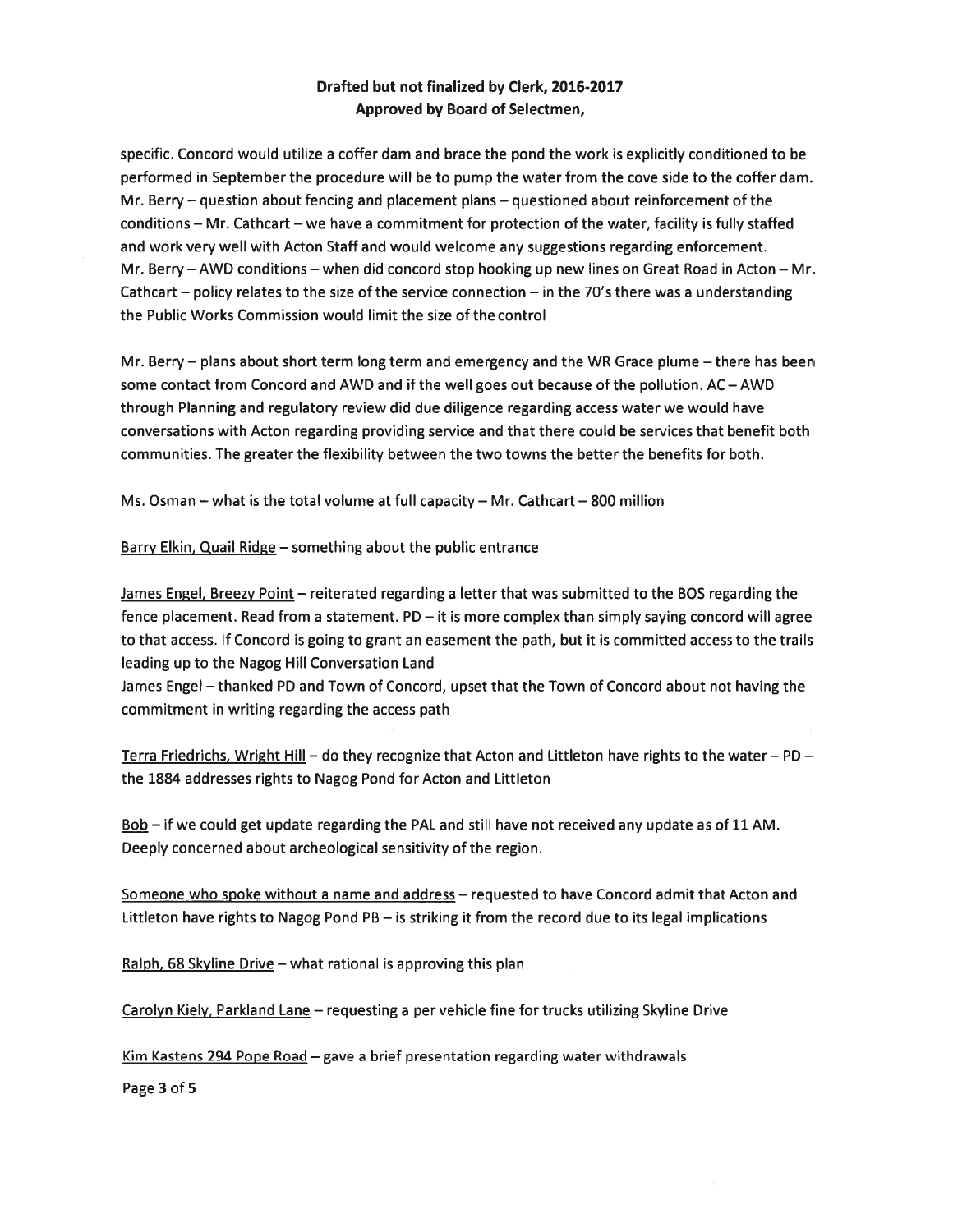Robert Sekuler, Parkland Lane — Citizen Organizations in Carlisle — Concords submission of January 6, 2017 that make many assurances — refer to his letter 2

Jeff Clymer, 5 Walnut Street — limits from deliveries in Acorn Park

Terra Freidrichs, Wright Hill — federal upgrades forced the facility upgrade

Don Mclver, Friends of Pine Hawk — concerned that Friends of Pine Hawk had not had contact from PAL until just after noon today

Barry Elkin, Parkland Drive — has concerns regarding the fence how <sup>a</sup> fence is open at both ends, but should be protecting the facility instead.

Lynne 168 Skyline Drive - was unaware of any plans and is the closest abutter to proposed fence installation

Renee Roberts — wanted to clarify how you take <sup>a</sup> comment at the end to pu<sup>t</sup> in monitoring in and water withdrawl

Terra Freidrichs, Wright Hill — if Board votes to close will it be accepting any more comments Mr. Roelofs

— if the board close the hearing they cannot accep<sup>t</sup> any more material or questions from the public and

from Concord, and then will deliberate at <sup>a</sup> later meeting date.

Ron Beck - recommends for Concord withdraw their application and have <sup>a</sup> further discussion. Following the previous hearing

Rob Sekular — deliberations are public — yes

Ms. Green moved to close hearing, Ms. Adachi seconded. 4-1 Ms. Osman Nay.

Ms. Green moved to adjourn, Ms. Adachi second, all ayes.

Respectfully Submitted,

Page 4 of 5